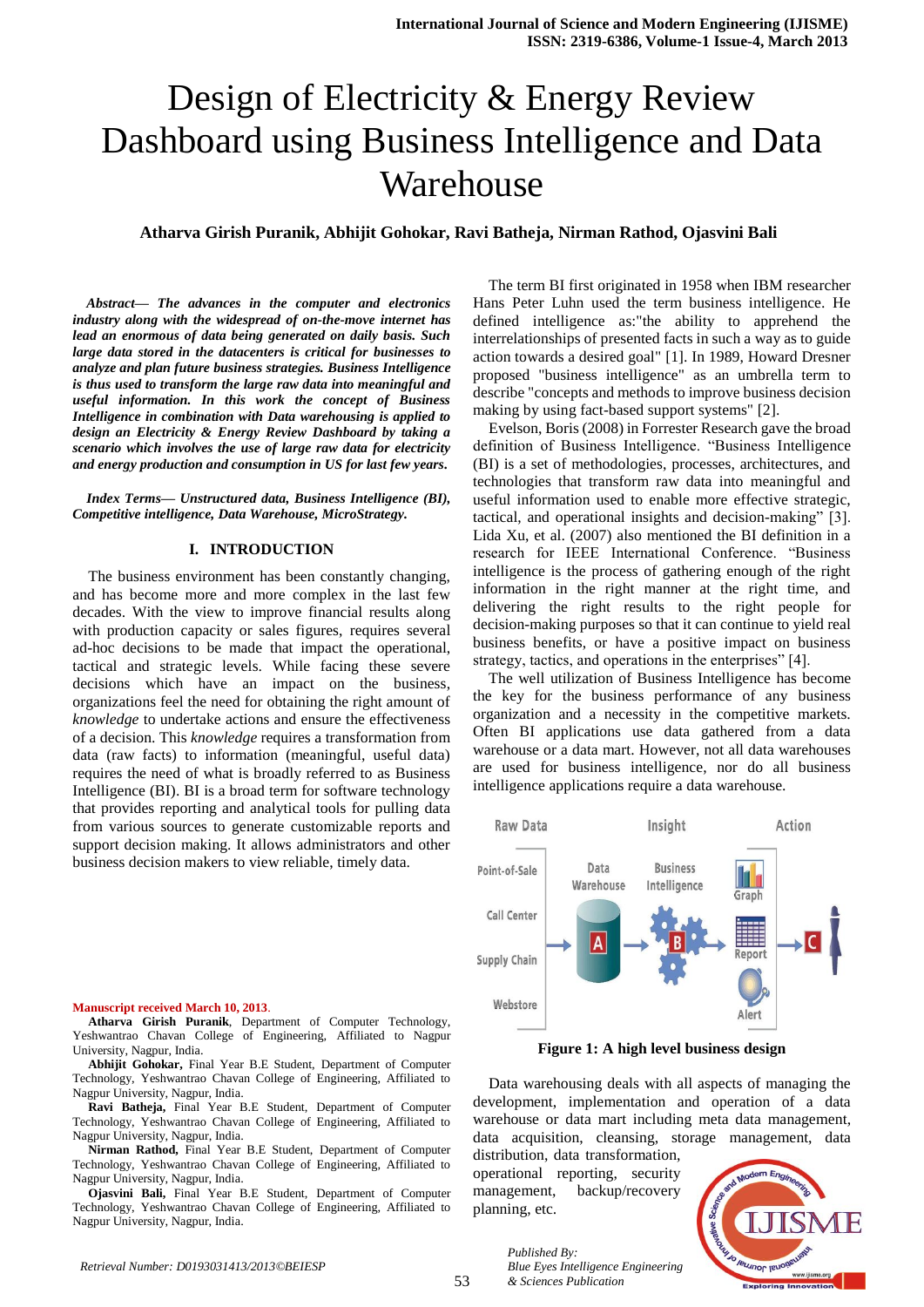Business intelligence, on the other hand, is a set of software tools that enable an organization to analyze measurable aspects of their business such as sales performance, profitability, operational efficiency, effectiveness of marketing campaigns, market penetration among certain customer groups, cost trends, anomalies and exceptions, etc. Typically, the term "business intelligence" is used to encompass OLAP, data visualization, data mining and query/reporting tools.

To bring out the clear distinction between the two the data warehouse can be thought of as the back office and business intelligence as the entire business including the back office. The business needs the back office on which to function, but the back office without a business to support, makes no sense. The following are some of the common terminologies that are employed when one talks about BI [5]:

*KPI:* Key Performance Indicator (KPI) is a measure of performance which are commonly used to help an organization define and evaluate how successful it is, typically in terms of making progress towards its long-term organizational goals.

*OLAP:* Online analytical processing is automated processing and analysis of data, defined by olapreport.com as "fast analysis of shared multidimensional information.

*OLTP:* On-line Transaction Processing is characterized by a large number of short on-line transactions (Insert, Update, Delete). The main emphasis for OLTP systems is put on very fast query processing, maintaining data integrity in multi-access environments and an effectiveness measured by number of transactions per second.

*Reports:* These are the focus of business intelligence investigations. It is a request for specific, formatted data from the data warehouse. It comprised of a Template and Report

*Filter Dashboard:* An executive dashboard is a user interface, usually Web-based and often with a BI system/data warehouse on the backend, that organizes and presents information in a way that is easy to read and interpret.

#### **II. PROJECT OBJECTIVE**

This research work aims to employ the concept of Business Intelligence and Data warehousing to design and deliver optimized analytical information to a business organization. As Energy resources is very important to the global economy. All economic activity requires energy resources, whether to manufacture goods, provide transportation, run computers and other machines. Thus in this project work an Electricity & Energy Review Dashboard has been designed by taking a scenario which involves the use of large raw data for electricity and energy production and consumption in US for last few years. The data that has been used is obtained from www.census.gov and [www.eia.gov.](http://www.eia.gov/) The proposed dashboard has been designed using MicroStratrgy, which is Business Intelligence and Mobile Intelligence software.

The proposed end-to-end Business Intelligence project on energy resources consists of following three parts:

*A. Data Discovery* 

*B. Extract Transformation and Loading* 

*C. Reporting*

## *A. Data Discovery*

This is stage which involves the collection data for a business from all of its datacenters as in Fig 1. For our case the data used is available in the form of Microsoft excel sheets taken from www.census.gov and [www.eia.gov.](http://www.eia.gov/) Some

screenshots of these excel sheets are as show below:

| Source and sector                                | Unit                         | 2004    | 2005    | 2006          | 2007    | 2008    | 2009    | 2010 \1 |
|--------------------------------------------------|------------------------------|---------|---------|---------------|---------|---------|---------|---------|
| Commercial mechor \2                             | Billion Wilmouthours         |         |         |               |         |         |         |         |
|                                                  |                              | 3.3     | 8.5     | 8(4)          | 8.3     | 7.9     | 8.2     | 8.3     |
| Industrial sector \3                             | Billion kilowatthours        | 153.9   | 144.7   | 148.3         | 143.1   | 137.1   | 132.3   | 140.5   |
|                                                  |                              |         |         |               |         |         |         |         |
| Het seneration by source, all sectors:           |                              |         |         |               |         |         |         |         |
| Fossil fuels, total                              | Rillian Vilmostrhnura        | 2,824.8 | 2,909.5 | 2,885,3       | 2.992.2 | 2,926.7 | 2.726.5 | 2,880.7 |
| Cost \4                                          | Billion Wilowstchours        | 1,978.3 | 2,012.9 | 1,990.5       | 2,016.5 | 1.985.8 | 1.755.9 | 1,650.0 |
| Petroleum \5                                     | Billion kilowatthours        | 121.1   | 122.2   | 64.2          | 45.7    | 46.2    | 35.9    | 36.9    |
| Hatural sas \6                                   | <b>Billion</b> kilowatthours | 710.1   | 761.0   | 816.4         | 896.6   | 883.0   | 921.0   | 951.8   |
| Other gases 17                                   | Billion kilowatthours        | 15.3    | 13.5    | 34.2          | 13.5    | 11.7    | 10.6    | 11.2    |
| Huolear electric cover                           | Billion kilowatthours        | 788.5   | 782.0   | 787.2         | 806.4   | 806.2   | 798.9   | 807.0   |
| Hydroelectric pumped storage \8                  | Sillion kilowatthours        | $-8.5$  | $-6.5$  | $-6.6$        | $-4.9$  | $-6.3$  | $-1.5$  | $-4.1$  |
| Renewable energy, total                          | Rillion Wilcomstheors        | 351.5   | 357.7   | 385.8         | 352.7   | 380.9   | 417.7   | 425.2   |
| Conventional hydroelectric cover \9              | Billion kilowatthours        | 266.4   | 270.3   | 289.2         | 247.5   | 254.8   | 275.4   | 257.1   |
| Bicmass, total                                   | <b>Billing Vilouatthours</b> | 53.5    | 54.3    | 54.9          | 55.5    | 55.0    | 54.5    | 56.5    |
| Wood \10                                         | Billica kilowatthours        | 38.1    | 38.9    | 38.8          | 39.0    | 37.3    | 36.1    | 38.0    |
| Waste 111                                        | Billion kilowatthours        | 15.4    | 15.4    | 16.1          | 16.5    | 17.7    | 18.4    | 18.6    |
| Genrhaves!                                       | Rilling Vilouatrhouse        | 14.8    | 14.7    | 14.6          | 14.6    | 14.8    | 15.0    | 15.7    |
| Solar 102                                        | <b>Million</b> Wilmoatthours | 0.6     | 0.4     | 0.5           | 0.6     | 0.9     | 0.9     | 3.3     |
| Wind                                             | Billion kilowatthours        | 14.1    | 17.8    | 26.6          | 34.5    | 55.4    | 73.9    | 94.6    |
| Other \13                                        | Rilling kilometchnore        | 14.7    | 12.6    | 13.3          | 12.5    | 11.4    | 11.6    | 11.2    |
|                                                  |                              |         |         |               |         |         |         |         |
| Consumption of fuels for electricity peneration: |                              |         |         |               |         |         |         |         |
| or Coal 14                                       | Million shows tone           | 1,020.5 | 1.041.4 | 1.030.6       | 1.046.8 | 1.042.3 | 934.7   | 979.6   |
| 33 Petroleum, total                              | Million barrels              | 203.5   | 206.8   | 110.6<br>A vi | 112.6   | 80.9    | 47.7    | 64.5    |

**Figure 2: Electricity net generation by sector & fuel type**

|                                                                                      | $\mathbf{x}$                         |          |        | 22     | $\lambda$ B                          | AC.    | 20     | AE     | $\lambda$ <sup>2</sup>               | 38         | AH      | <b>AI</b> | $\lambda^*$ | 38     | AL.    |
|--------------------------------------------------------------------------------------|--------------------------------------|----------|--------|--------|--------------------------------------|--------|--------|--------|--------------------------------------|------------|---------|-----------|-------------|--------|--------|
| Table 931, Energy Consump                                                            |                                      |          |        |        |                                      |        |        |        |                                      |            |         |           |             |        |        |
| (In trillions of Btu, (84)<br>data are preliminary. 0.5<br>not allocated to the stat |                                      |          |        |        |                                      |        |        |        |                                      |            |         |           |             |        |        |
| State                                                                                | Industrial (2                        |          |        |        | Transportation                       |        |        |        | Fetroleum \\$                        |            |         |           |             |        |        |
|                                                                                      | 2007<br>2004<br>2006<br>2008<br>2005 |          |        |        | 2004<br>2006<br>2007<br>2008<br>2005 |        |        |        | 2008<br>2004<br>2005<br>2006<br>2007 |            |         |           |             |        |        |
| <b>United States</b>                                                                 | 33,595                               | 32,530   | 32,465 | 32,455 | 31,356                               | 27,900 | 28,381 | 28,810 | 29,089                               | 28,010     | 40.593  | 40,733    | 40.420      | 40,358 | 38,102 |
| Alabams                                                                              | 989                                  | 967      | 964    | 941    | \$05                                 | 494    | 491    | 498    | 804                                  | 480        | 635     | 631       | 634         | 626    | 598    |
| 0 Alaska                                                                             | 390                                  | 218      | 25.5   | 256    | 318                                  | 286    | 264    | 266    | 250                                  | 215        | 225     | 333       | 342         | 324    | 279    |
| Arizona                                                                              | 231                                  | 228      | 234    | 234    | 244                                  | 512    | 534    | 552    | 547                                  | 519        | 563     | 591       | 601         | 595    | 574    |
| Arkansas                                                                             | 464                                  | 455      | 169    | 463    | 433                                  | 289    | 290    | 290    | 285                                  | 292        | 389     | 384       | 385         | 387    | 376    |
| California                                                                           | 2.053                                | 2.001    | 1.978  | 1,958  | 1.935                                | 3,202  | 3.291  | 3,343  | 3,387                                | 3,218      | 3,785   | 3.765     | 3.917       | 3,946  | 3,736  |
| Colorado                                                                             | 375                                  | 386      | 394    | 404    | 412                                  | 418    | 424    | 434    | 446                                  | 4.31       | 5DD     | 494       | 514         | 523    | 504    |
| Connecticut                                                                          | 124                                  | 125      | 119    | 115    | 96                                   | 285    | 264    | 258    | 260                                  | 249        | 470     | 453       | 408         | -397   | 362    |
| Delaware                                                                             | 109                                  | 110      | 105    | 101    | 38                                   | 69     | $+5$   | 78     | 76                                   | 23         | 141     | 149       | 1.18        | 136    | 128    |
| District of Columbia                                                                 | k,                                   | A.       | ×      | g      | k.                                   | 27     | 23     | 21     | $\overline{21}$                      | 20         | $_{31}$ | 23        | 23          | 23     | 20     |
| Florida                                                                              | 556                                  | 561      | 577    | 556    | 540                                  | 1,551  | 1.598  | 1,630  | 1,614                                | 1.528      | 2,120   | 2.161     | 2,053       | 1.983  | 1.608  |
| Georgia                                                                              | 935                                  | 926      | 921    | 222    | 812                                  | 927    | 969    | 954    | 935                                  | 091        | 1,118   | 1,189     | 1,130       | 1,100  | 1.029  |
| <b>RAMAII</b>                                                                        | 47                                   | 71       | 70     | 68     | 45                                   | 172    | 179    | 182    | 195                                  | 138        | 282     | 295       | 297         | 306    | 248    |
| Ideho                                                                                | 190                                  | 188      | 154    | 187    | 187                                  | 122    | 124    | 132    | 137                                  | 128        | 157     | 141       | 167         | 166    | 189    |
| Tilinois                                                                             | 1,293                                | 1.275    | 1.234  | 1.249  | 1,237                                | 1,007  | 1,111  | 1,057  | 1,063                                | 1,027      | 1,378   | 1,489     | 1.427       | 1.418  | 1,367  |
| Indiana                                                                              | 1,408                                | 1.362    | 1,343  | 1,380  | 1,302                                | 641    | 646    | 859    | 647                                  | 620        | 900     | 895       | 598         | 878    | 834    |
| L Town                                                                               | \$30                                 | 555      | 573    | 627    | 654                                  | 297    | 302    | 308    | 316                                  | 309        | 439     | 446       | 453         | 442    | 428    |
| <b>SAngar</b>                                                                        | 411                                  | 361      | 386    | 438    | 420                                  | 274    | 259    | 273    | 282                                  | 278        | 428     | 357       | 367         | 425    | 408    |
| Mentucky                                                                             | 892                                  | 892      | 903    | 595    | 891                                  | 485    | 477    | 474    | 495                                  | 461        | 757     | 753       | 755         | 749    | 698    |
| Louisiana                                                                            | 2,388                                | 2.253    | 2.416  | 2.402  | 2.204                                | 758    | 718    | 772    | 714                                  | 851        | 1,651   | 1,588     | 1,705       | 1,600  | 1,450  |
| Maine                                                                                | 153                                  | 167      | 3.65   | 156    | 177                                  | 122    | 131    | 131    | 127                                  | 119        | 261     | 265       | 236         | 256    | 210    |
| $4 + 11$ 931 2                                                                       |                                      | $\cdots$ |        |        | 4,644                                | $\sim$ |        | -      | --                                   | <b>139</b> |         |           |             |        | --     |

**Figure 3: Sector wise energy consumption**



**Figure 4: Crude oil import into US from different Countries**

#### *B. Extract Transformation and Loading*

This is stage which involves the actual extraction of useful data from the raw data based on the metrics. These metrics in our case are Production, Consumption, Imports, Electricity Consumption and Prices, Electricity Generation, Sales and Revenue. It also includes Data type conversions and Unit conversion.

```
SQLQuery5.sql - I...AIO\Atharva (61))
   Liquery Saq - M. ANOVARATOR (ENERGY DWH).<br>||INSERT INTO [ENERGY DWH].[dbo].[FA_fuel_state_year]<br>| ([State_id]
                          Treaton<br>Treat_id],<br>Truel_id]
                          , [Imports]
    )<br>
(SELECT state_id, 21 as year_id, 2 as fuel_id, [2010] as Imports<br>
FROM [Energy_Stage].[dbo].[Imports] I<br>
JOIN Energy_DWH.dbo.dim_country C<br>
ON (trim(ltrim(I.[Country])) = C.country_desc)
    JOIN
     (SELECT Country_id, State_id
    from Energy_DWH.dbo.dim_state<br>where state_id < 0
    ON (C.country id = T.country id)
```
**Figure 5: An example of the SQL script written**

This transformed data is then loaded into the data warehouse according to the designed Data Model using SQL

scripts. Fig 5 below shows screenshots of two of these scripts

*Published By:*

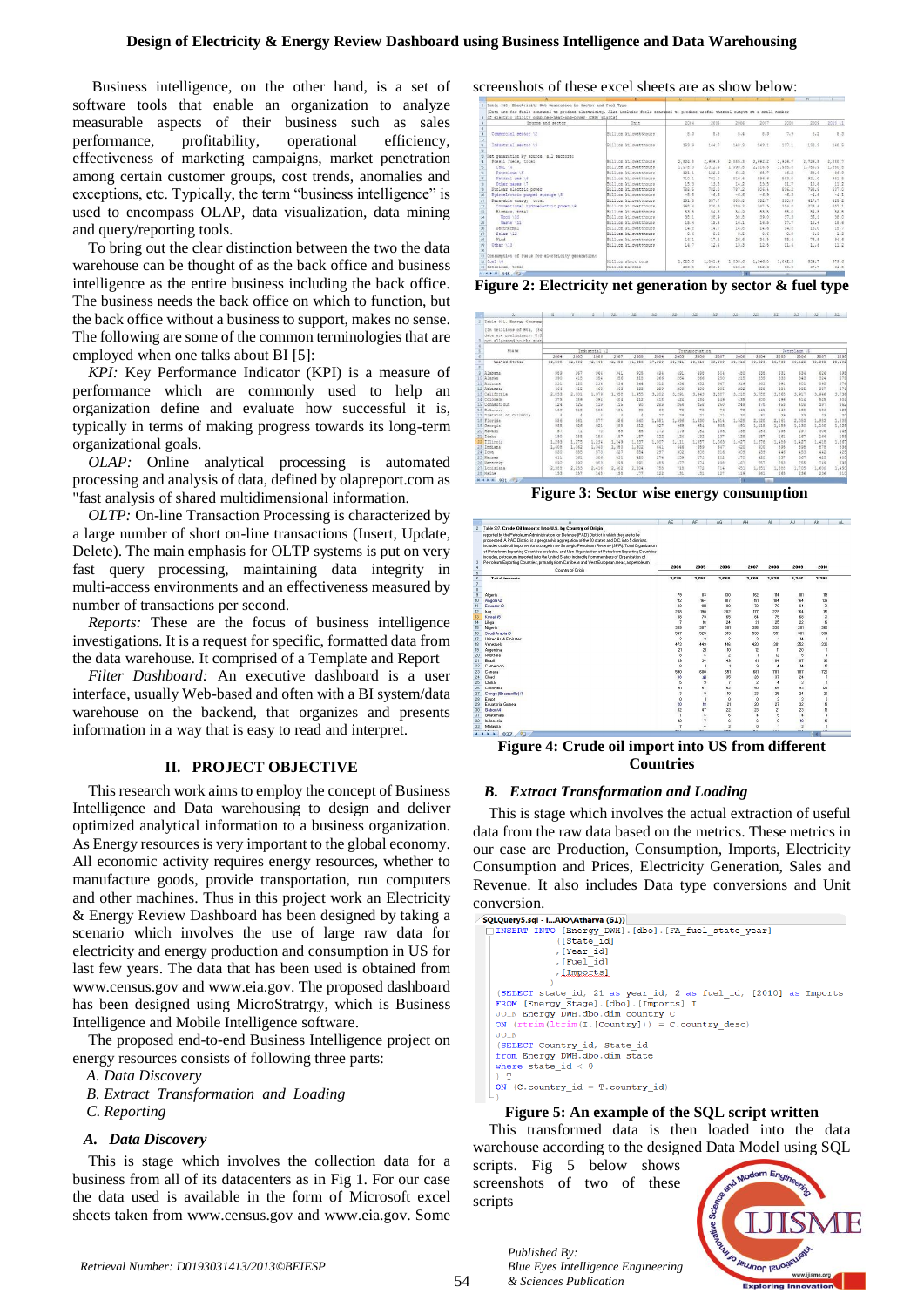# *C. Reporting*

This stage is where the BI comes into picture. MicroStrategy as a tool is used to generate various analytical reports from the data in the data warehouse. These reports are then presented using a Dashboard, which can be utilized to have the desired outcomes and knowledge of present business sales, production, etc sector wise and is used to intelligently predict the business status for the next year and/or can be used to analyze the steps for future growth. The sample reports used in the project are:

- Summary page reports: (Electricity)
	- o Electricity Generation by type of fuel.
	- o Consumption and Prices by end use sector.
	- o Revenue and Sales by States.
- Detailed page reports: (Fuel)
	- o Import by country of origin.
	- o Production and Consumption by states.
	- o Import, Production, Consumption and their projections. (Yearly)

# **III. PROJECT METHODOLOGY**

Following are the implementation steps of the proposed Electricity and Energy Dashboard using MicroStrategy:

- Selection of data Source data Selection in Excels/ MS Access/ other traditional Databases like SQL Server, Oracle, etc.
- Selection on the Reporting Tool between MicroStrategy and Tableau
- Details User level analysis of the Source data
- Finalization of the types of Analysis to be done in the BI project
- Creation on the Data Model o Logical Data Model o Physical Data Model
- Source to Target mapping
- SQL Scripts to create the Data Warehouse based on the data model
- ETL Extraction Transformation and Loading of the source data into the data warehouse according to the designed Data Model
- Connection of the Database with the BI Tool MicroStrategy or Tableau
- Creation of Attributes, Facts, Metrics and required filters and prompts
- Custom SQL Queries for the reports
- Creation of Business Intelligence reports
- Creation of the Business dashboard
- Final Project and Dashboard Presentation



**Figure 6: Logical Data Model**

Fig 6 above logical model of the transformed data. It is clear from the figure that all the energy resources are categorized into the type of fuel, geography, time and sector. Thus fuel consumption is the data table with attributes such as fuel type, the consuming state, yearly consumption, sector consumption, etc.

Fig 7 below shows the practical model design of the logical model shown in Fig.6. In Fig 7 the tables orange in color are the fact tables which are obtained from the dimension tables in the "DWH" database loaded into the data warehouse.



**Figure 7: Physical Data Model**

# **IV. RESULTS**

Fig 8 below the report generated for Yearly Electricity Consumption by Sector, Fig 9 shows the yearly electricity generation for (fuel) report, Fig 10 shows the Yearly Electricity Prices by Sector report and Fig 11 gives the Yearly Sales and Revenue by State.



**Figure 8: Report for - Yearly electricity consumption by sector**

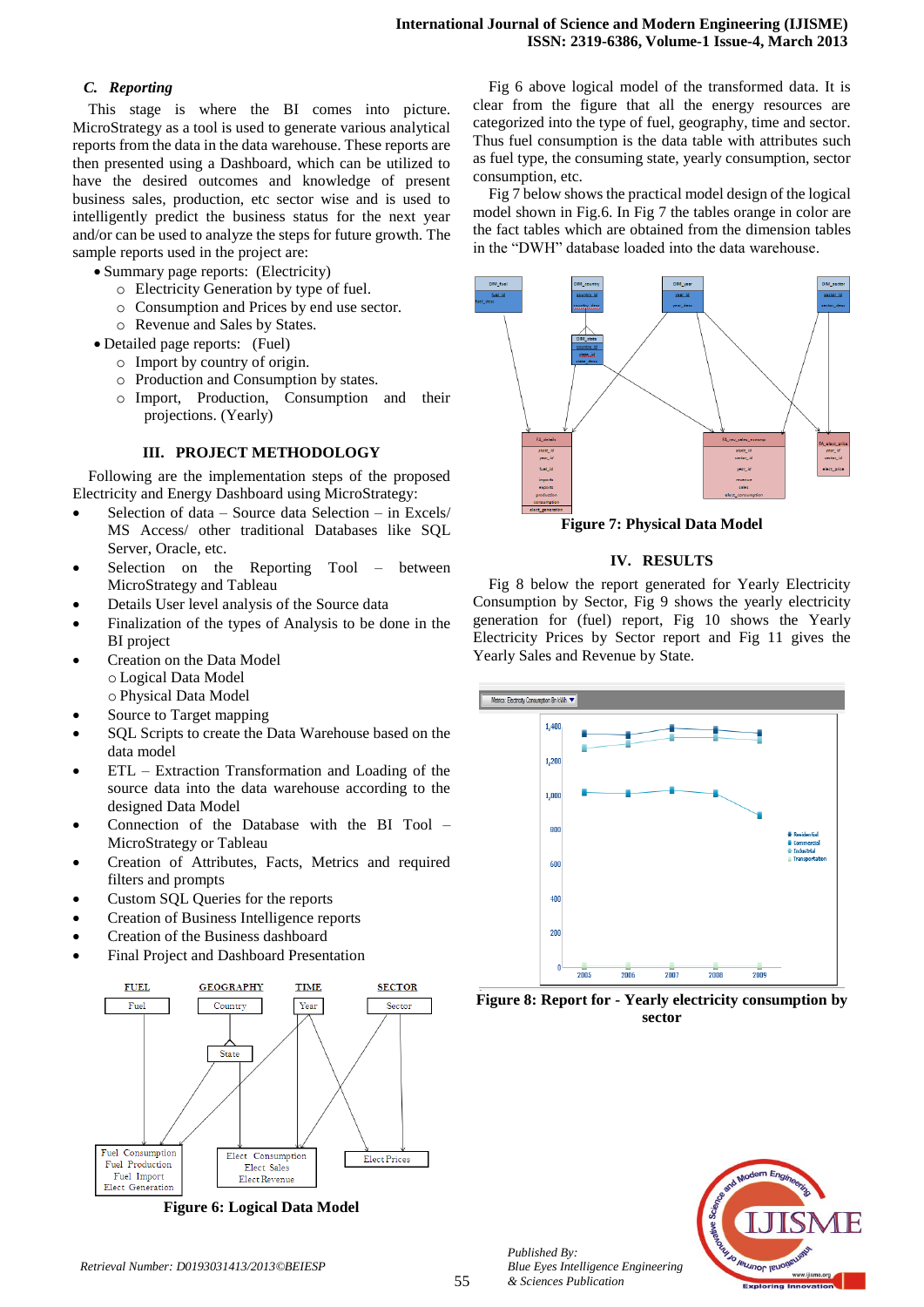### **Design of Electricity & Energy Review Dashboard using Business Intelligence and Data Warehousing**



**Figure 9: Report for - Yearly electricity generation for (fuel)**



**Figure 10: Report for - Yearly electricity prices by sector**

| Year: $2005$                   |                                  |                                    |  |  |  |  |  |
|--------------------------------|----------------------------------|------------------------------------|--|--|--|--|--|
| <b>Metrics</b><br><b>State</b> | <b>Sales</b><br><b>Bn</b><br>Kwh | Revenue<br><b>Cents</b><br>per kWh |  |  |  |  |  |
| Alabama                        | 89.20                            | 20.02                              |  |  |  |  |  |
| Alaska                         | 5.91                             | 34.15                              |  |  |  |  |  |
| Arizona                        | 69.39                            | 22.11                              |  |  |  |  |  |
| Arkansas                       | 46.16                            | 18.92                              |  |  |  |  |  |
| California                     | 254.25                           | 40.52                              |  |  |  |  |  |
| Colorado                       | 48.35                            | 27.43                              |  |  |  |  |  |
| Connecticut                    | 33.10                            | 43.35                              |  |  |  |  |  |
| Delaware                       | 12.14                            | 39.73                              |  |  |  |  |  |
| <b>District of Columbia</b>    | 11.82                            | 22.82                              |  |  |  |  |  |
| Florida                        | 224.98                           | 32.27                              |  |  |  |  |  |
| Georgia                        | 132.27                           | 27.49                              |  |  |  |  |  |
| Hawaii                         | 10.54                            | 55.53                              |  |  |  |  |  |
| Idaho                          | 21.85                            | 15.61                              |  |  |  |  |  |
| <b>Illinois</b>                | 144.99                           | 26.32                              |  |  |  |  |  |
| Indiana                        | 106.55                           | 27.63                              |  |  |  |  |  |
| lowa                           | 42.76                            | 20.79                              |  |  |  |  |  |
| Kansas                         | 39.02                            | 19.35                              |  |  |  |  |  |
| Kentucky                       | 89.35                            | 16.18                              |  |  |  |  |  |
| Louisiana                      | 77.39                            | 31.78                              |  |  |  |  |  |
| Maine                          | 12.36                            | 31.14                              |  |  |  |  |  |
| Maryland                       | 68.37                            | 32.16                              |  |  |  |  |  |
| <b>Massachusetts</b>           | 57.23                            | 39.88                              |  |  |  |  |  |
| Michigan                       | 110.44                           | 34.64                              |  |  |  |  |  |

**Figure 11: Report for - Yearly sales and revenue by state**

Fig 12 at the end of this paper shows the complete design of the designed US Electricity and Energy Dashboard. All the reports can be seen using the dashboard which includes:

- Electricity Generation by Type of Fuel.
- Electricity Consumption and Prices by End Use Sector.
- Electricity Generation, Sales and Revenue by State.
- Fuel Imports by Country of Origin
- Fuel Production and Consumption by State.
- Projections for Imports, Production and Consumption

As in Fig 12 the lower figure gives the statewise electricity generation, sales and revenue. The size of the block for each of the state gives the electricity generated by it and the color gives the revenue generated in cents per KWh, where green color gives the maximum revenue and red color indicates the minimum revenue. Thus Texas is the major electricity generator and New York is the one with the maximum revenue generator.

## **V. CONCLUSION**

In this project work an Electricity & Energy Review Dashboard by taking a scenario of electricity and energy generation, consumption, import and export for US for last few years has been designed. The project involves the use of concept of BI and data warehousing. MicroStrategy has been used as a tool for the implementation. The designed dashboard gives the graphical analysis of the huge data and can be used to further the business enhancement as far US Electricity & Energy Generation and Consumption are concerned. The same BI model can be designed and applied for any sector.

# **ACKNOWLEDGMENT**

We would like to take this opportunity to express our gratitude to our project guide Mr. Sailesh Kamble for his tremendous patience and timely advice which helped us in completing this project successfully. We thank him for being a motivation through all our highs and importantly, our lows. This project has been carried out in collaboration Infocepts Pvt Ltd, I.T. Park, Parsodi, Nagpur. We also appreciate the guidance and support of Mrs. Preeti Kulkarni (Chief Mentor), Ms. Akansha Tirthgirikar (Database Mentor) and Ms. Adhishree Wadhawan (MicroStrategy Mentor) from Infocepts in fulfillment of this project work.

#### **REFERENCES**

- 1. H P Luhn (1958). "A Business Intelligence System" (http://www.research.ibm.com/journal/rd/024/ibmrd0204H. pdf). IBM Journal 2(4):314. doi:10.1147/rd.24.0314.
- 2. D. J. Power (10 March 2007). "A Brief History of Decision Support Systems, version 4.0" (http://dssresources.com/history/dsshistory.html).
- 3. Boris Evelson, "Topioc Overview: Business Intelligence", Report for business process professionals, November 2008.
- 4. Lida Xu, Li Zend, Zongzhi Shi, Qing He, Maoguang Wang. (2007) "Research on business intelligence in enterprise computing environment", Systems, Man and Cybernetics, 2007, ISIC. IEEE International Conference, 3270-3275.
- 5. Inmon W.H., "Building the Data Warehouse", Second Edition, J.Wiley and Sons, New York, 1996
- 6. M. Nelson, "What are the key components of a key performance indicator", 2010, from This Associates: http://www.ibisassoc.co.uk/keyperformance-indicators.htm.
- 7. [www.resource.microstrategy.com/forum](http://www.resource.microstrategy.com/forum)

*Blue Eyes Intelligence Engineering* 

*Published By:*

*& Sciences Publication* 

8. Microstrategy Blogs sites.[\(http://www.bryanbrandow.com/\)](http://www.bryanbrandow.com/)